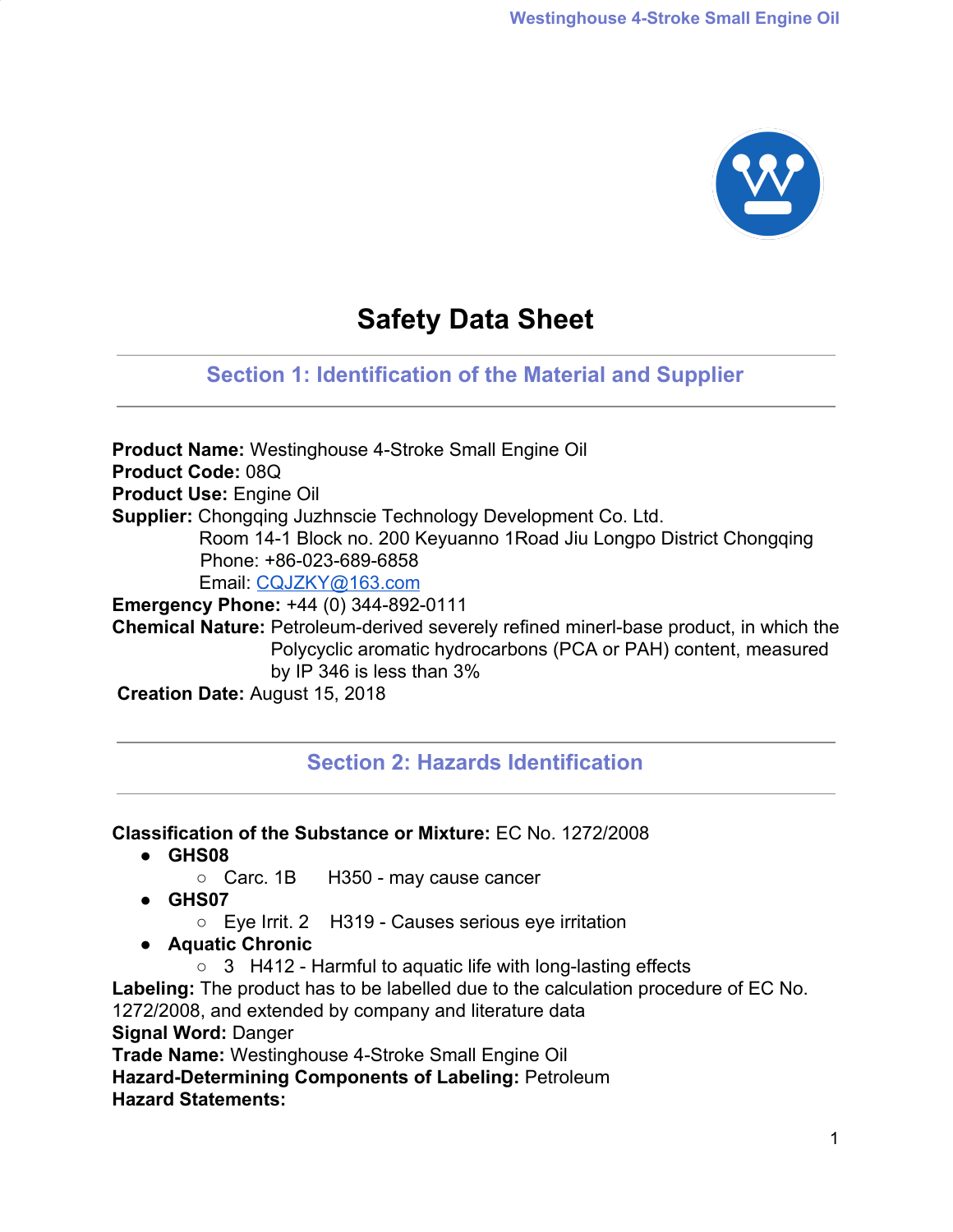- H319 Causes serious eye irritation
- H350 May cause cancer
- H412 Harmful to aquatic life with long-lasting effects

#### **Precautionary Statements:**

- P273 Avoid release into the environment
- P280 Wear protective gloves, clothing, eye protection, face protection
- P305 If in eyes, rinse cautiously with water for several minutes. Remove contacts lenses if present and easy to do. Continue rinsing.
- P308 If exposed or concerned, get medical advice
- $\bullet$  P405 lock up when storing
- P501 Dispose of contents/container in accordance with local/regional/national/international regulations

**Additional Information:** Restricted to professional users

**Other Hazards:** Results of PBT and vPvB assesment

PBT: not applicable vPvB: not applicable

## **Section 3: Composition/Information on Ingredients**

| <b>Composition</b>                                             |                                                                                |           |  |
|----------------------------------------------------------------|--------------------------------------------------------------------------------|-----------|--|
| CAS: 8002-05-09<br>EINECS: 232-298-5<br>Index No. 649-049-00-5 | Petroleum<br>Carc. 1B, H350                                                    | 96.699%   |  |
| CAS: 26264-06-2<br>EINECS: 247-557-8                           | Calcium dodecylbenzenesulphonate<br>Eye Cam. 1, H318; Skin Irrit. 2, H315      | 2.5%      |  |
| $CAS: 128-37-0$<br>EINECS: 204-881-4                           | 2,6-di-tert-butyl-p-cresol<br>Aquatic Acute 1, H400; Aquatic Chronic<br>1,H410 | 0.8%      |  |
| CAS: 63148-62-9                                                | Dimethyl siloxane                                                              | $0.001\%$ |  |

## **Section 4: First Aid Measures**

#### **4.1 - Description of First Aid Measures**

- After Inhalation: supply fresh air; consult doctor in case of complaints
- After Skin Contact: Generally the product does not irritate the skin
- After Eye Contact: Rinse opened eye for several minutes under running water. If symptoms persist, consult a doctor.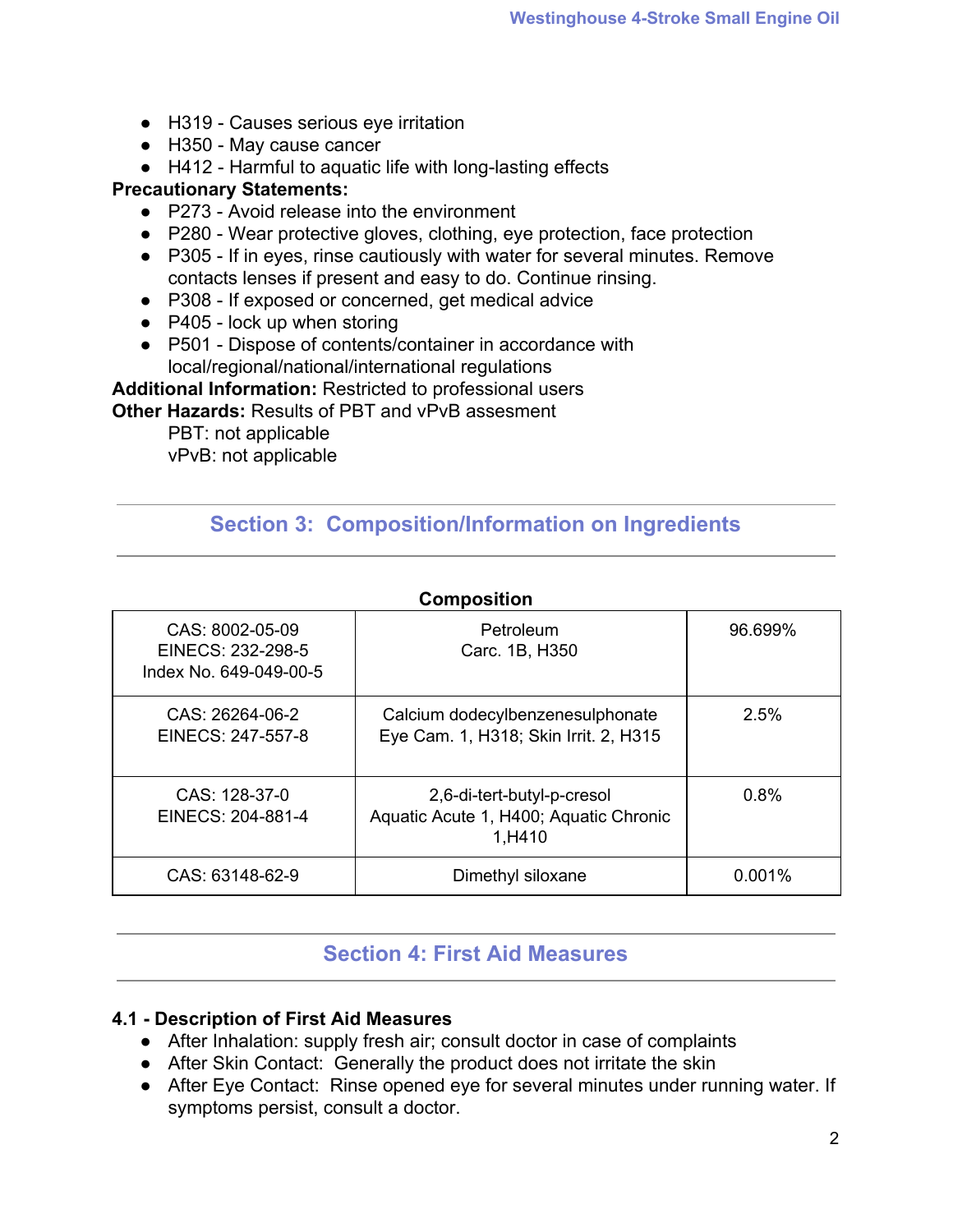- After Swallowing: If symptoms persist, consult a doctor
- **4.2 Most Important Symptoms and Effects, both Acute and Delayed**
	- No further relevant information available
- **4.3 Indication of any Immediate Medical Attention and Special Attention Needed**
	- No further relevant information available

## **Section 5: Fire-Fighting Measures**

### **5.1 - Extinguishing Media**

● Suitable extinguishing agents: Use fire extinguishing methods suitable to surrounding conditions

## **5.2 - Special Hazards Arising from the Substance or Mixture**

- No further relevant information available
- **5.3 Advice for Firefighters**
	- Protective equipment: no special measures required

## **Section 6: Accidental Release Measures**

#### **6.1 - Personal Precautions, Protective Equipment and Emergency Procedures**

• Not required

## **6.2 - Environmental Precautions**

- Inform respective authorities in case of seepage into water course or sewage system.
- Do not allow to enter sewers, surface, or ground water.

## **6.3 - Methods and Material for Containment and Cleaning Up**

- Absorb with liquid-binding material (sand, diatomite, acid binders, universal binders, sawdust).
- Dispose of contaminated material as waste according to section 13.
- Ensure adequate ventilation

## **6.4 - Reference to Other Sections**

- See Section 7 for information on safe handling
- See Section 8 for information on personal protection equipment
- See Section 13 for disposal information

## **Section 7: Handling and Storage**

## **7.1 - Precautions for Safe Handling**

- Ensure good ventilation/exhaustion at the workplace
- For the general occupational hygienic measures refer to Section 8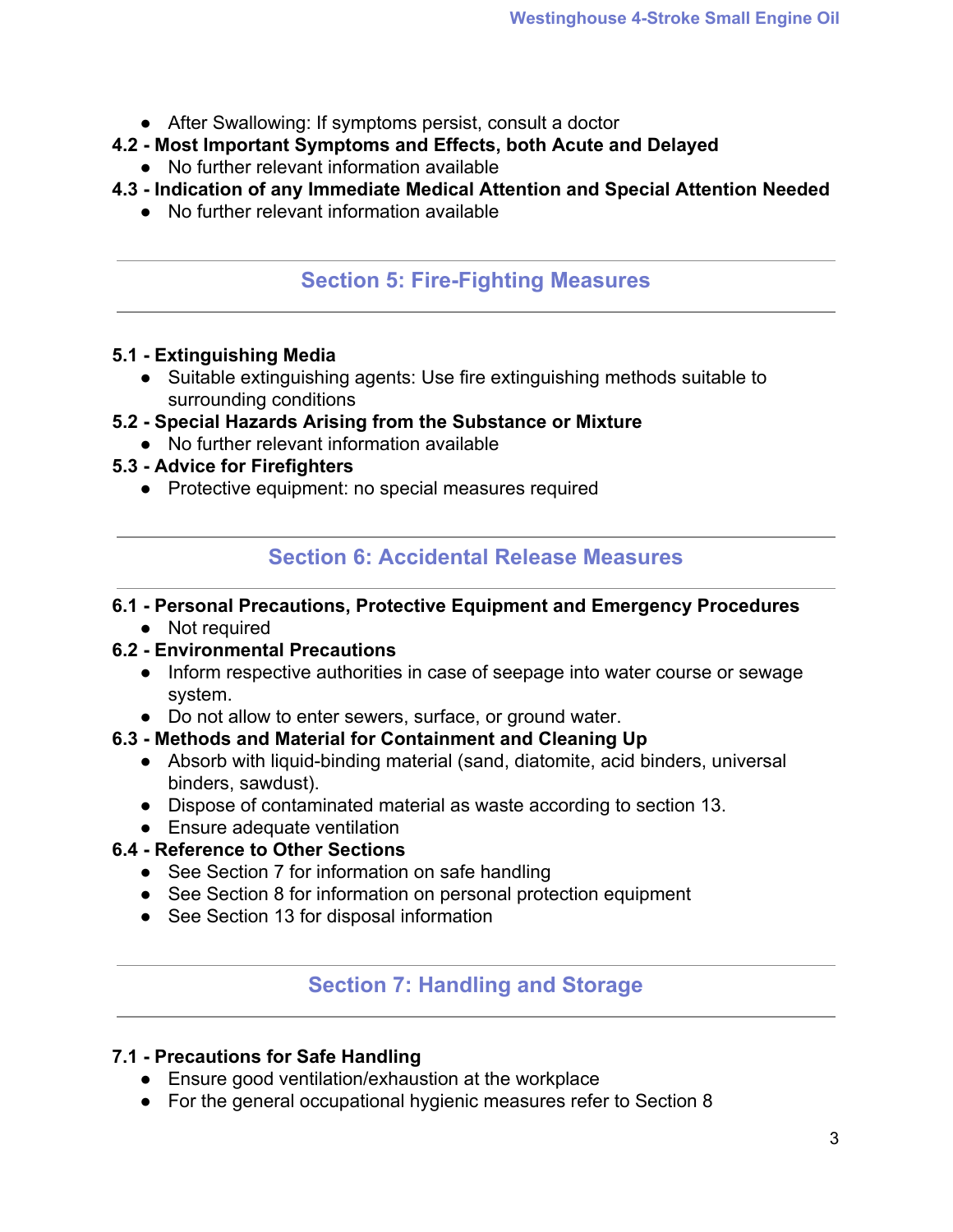● Information about fire and explosion protection: No special measures required

## **7.2 - Conditions for Safe Storage, Including any Incompatibilities**

- Requirements to be met by storerooms and receptacles: No special requirements
- Information about storage in one common storage facility: not required
- Further information about storage conditions: keep container tightly sealed

## **7.3 - Specific end Use(s)**

● No further relevant information available

## **Section 8: Exposure Controls/Personal Protection**

## **8.1 - Control Parameters**

## **● Regulatory Information**

WEL (Great Britain) : EH40/2011 AGW (Germany): TRGS 900 VME (France) ED 984, 10.2016

- **● DNELs:** not available
- **● PNECs:** not available
- **● Additional Information** The lists alid during the making were used as basis
- **● Ingredients with Limit Values that Require Monitoring at the Workplace** 128-37-0 2,6-di-tert-butyl-p-cresol (0.8%)
	- WEL (Great Britain): Long-term value = 10 mg/m<sup>3</sup>
	- AGW (Germany): Long-term value =  $mg/m<sup>3</sup>$  4(II); DFG, Y, 11
	- VMW (France): Long-term value =  $mg/m<sup>3</sup>$

## **8.2 - Exposure Controls**

Based on the composition shown in Section 3, the following measures are Suggested for occupational safety measure.

## **● Appropriate Engineering Controls:**

- Keep away from foodstuffs, beverages, and feed
- Immediately remove all soiled and contaminated clothing
- Wash hands before breaks and at the end of work
- Store protective clothing separately
- Avoid contact with the eyes
- Avoid contact with skin
- See Section 7 for information about technical facilities design

## **● Personal Protective Equipment:**

- Respiratory Protection In case of brief exposure or low pollution use respiratory filter device. In case of intensive or longer exposure, use self-contained respiratory protective device
- Protection of Hands protective gloves. The glove material has to be impermeable and resistant to the product/the substance/the preparation/ the chemical mixture. Selection of the glove material on consideration of the penetration times, rates of diffusion, and the degradation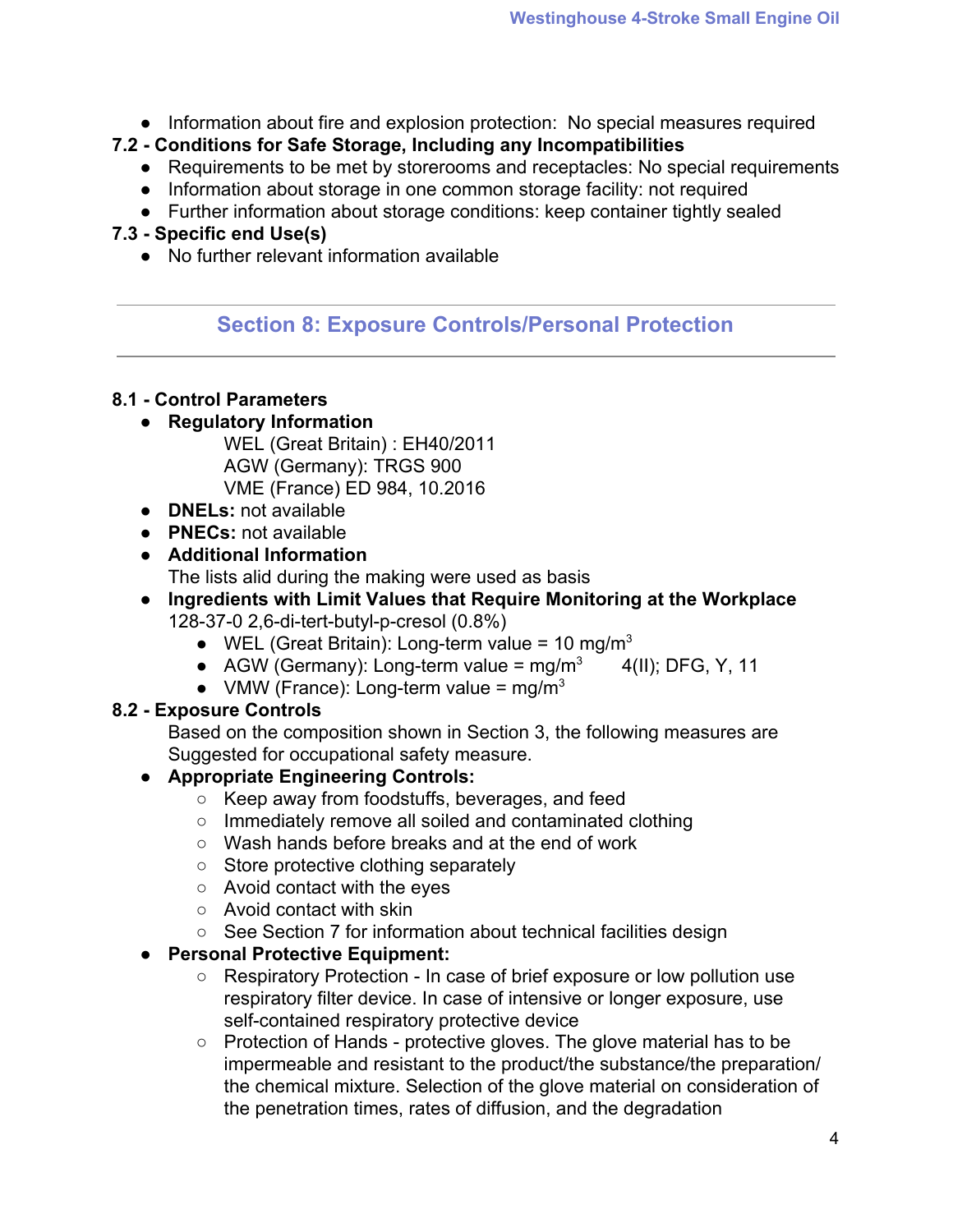- Material of Gloves The selection of suitable gloves does not only depend on the material, but also on further marks of quality and varies from manufacturer to manufacturer. As the product is a preparation of several substances, the resistance of the glove material can not be calculated in advance and has therefore to be checked prior to the application.
- Penetration Time of Glove Material The exact break through time has to be determined by the manufacturer of the protective loves and has to be observed
- Eye Protection tightly sealed goggles
- **● Environmental Exposure Controls:**

Control measures must be made in accordance with community environmental protection legislation

## **Section 9: Physical and Chemical Properties**

### **9.1 - Information on Basic Physical and Chemical Properties**

| <b>Initial Boiling Point</b>     | <b>Not Available</b>                            |
|----------------------------------|-------------------------------------------------|
| <b>Boiling Range</b>             | Not Available                                   |
| <b>Flash Point</b>               | 220 °C                                          |
| Flammability as a Gas            | <b>Not Available</b>                            |
| Flammability as a Solid          | Not Available                                   |
| <b>Auto-ignition Temperature</b> | Not Available                                   |
| Decomposition Temperature        | <b>Not Available</b>                            |
| Self-igniting                    | Product is not self-igniting                    |
| <b>Explosive Properties</b>      | Product does not present an explosion<br>hazard |
| <b>Lower Explosion Limit</b>     | Not Available                                   |
| <b>Upper Explosion Limit</b>     | Not Available                                   |
| <b>Vapour Pressure</b>           | Not Available                                   |
| <b>Kinematic Viscosity</b>       | Not Available                                   |
| <b>Dynamic Viscosity</b>         | <b>Not Available</b>                            |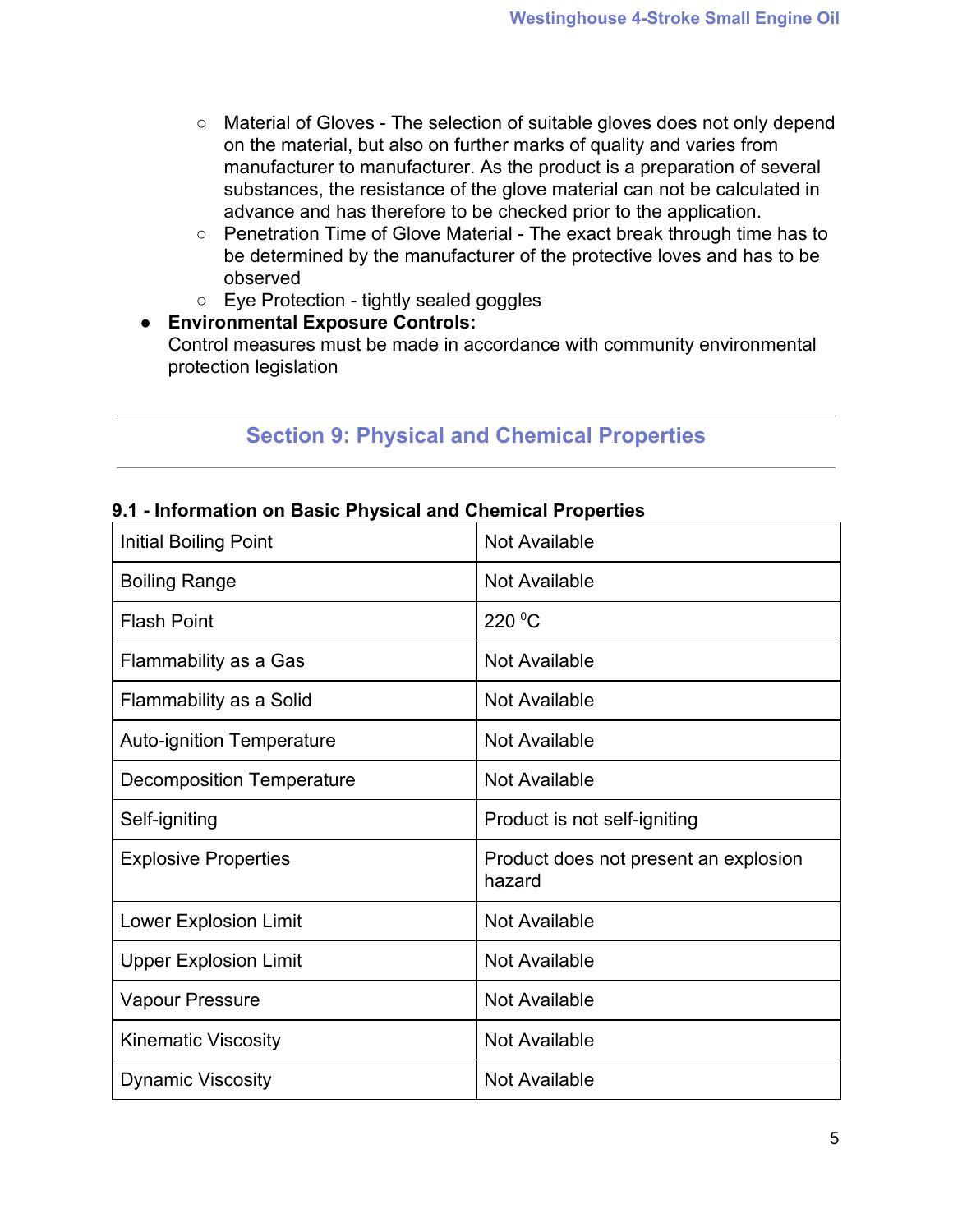| Partition Coefficient: n-octanol/water | Not Available    |
|----------------------------------------|------------------|
| Solubility in Miscibility with Water   | Not Available    |
| Density                                | 0.865 $g/cm^{3}$ |
| <b>Vapour Density</b>                  | Not Available    |
| <b>Relative Density</b>                | Not Available    |
| Evaporation                            | Not Available    |

**9.2 - Other Information:** No further relevant information available.

**Section 10: Stability and Reactivity**

- **10.1 Reactivity:** Data not available
- **10.2 Chemical Stability:** Data not available
- **10.3 Possibility of Hazardous Reactions:** No dangerous reactions known
- **10.4 Conditions to Avoid:** No further relevant information available
- **10.5 Incompatible Materials:** Nor further relevant information available
- **10.6 Hazardous Decomposition Products:** No dangerous decomposition products

Known

## **Section 11: Toxicological Information**

## **11.1 - Information on Toxicological Effects**

- **● Acute Toxicity:** Based on available data, the classification criteria are not met
- **● LD/LC50 Values Relevant for Classification:** Not available
- **● Skin Corrosion/Irritation:** Based on available data, the classification criteria are not met
- **● Serious Eye Damage/Irritation:** Causes serious eye irritation
- **● Respiratory or Skin Sensitization:** Based on the available data, the

classification criteria are not met

- **● Germ Cell Mutagenicity:** Based on available date, the classification criteria are not met
- **● Carcinogenicity:** May cause cancer
- **● Reproductive Toxicity:** Based on available data, the classification criteria are not met
- **● STOT-Single Exposure:** Based on available data, the classification criteria are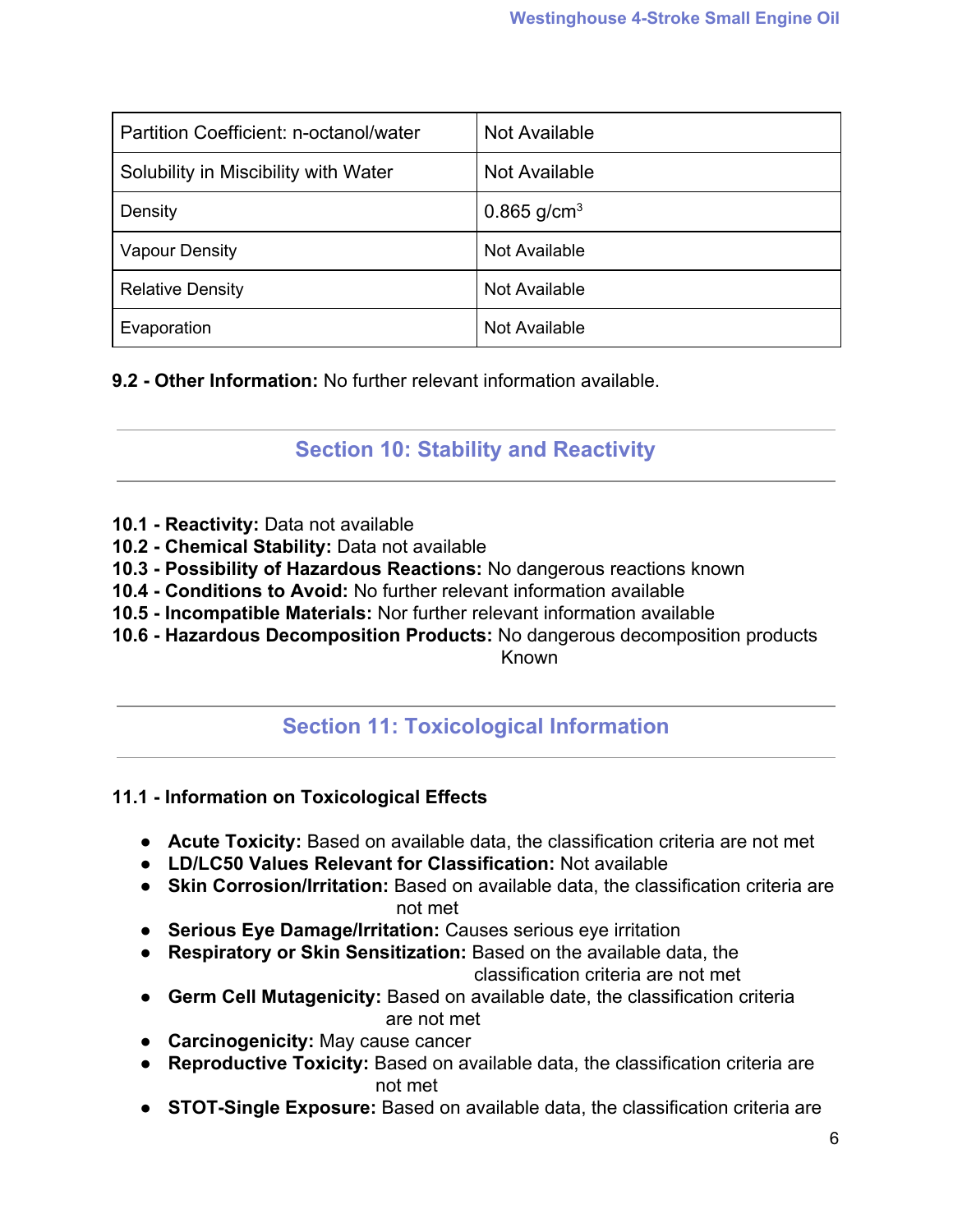not met

- **● STOT-Repeated Exposure:** Based on available data, the classification criteria are not met
- **● Aspiration Hazard:** Based on available data, the classification criteria are not met de la provincia de la provincia de la provincia de la provincia de la provincia de la provincia de la prov

## **Section 12: Ecological Information**

- **12.1 Aquatic Toxicity:** No further relevant information available
- **12.2 Persistence and Degradability:** No further relevant information available
- **12.3 Bioaccumulative Potential:** No further relevant information available
- **12.4 Mobility in Soil:** No further relevant information available

### **12.5 Results of PBT and vPvB Assessment:**

**PBT:** Not applicable **vPvB:** Not applicable

- **12.6 Other Adverse Effects:** No further relevant information available
- **12.7 Additional Ecological Information:**

**General Notes:** Water hazard class 2 (German Regulation) (Self-assessment): hazardous for water. Do not allow product to reach ground water, water course, or sewage system. Danger to drinking water if even small quantities leak into the ground. Harmful to aquatic organisms.

## **Section 13: Disposal Considerations**

#### **13. 1 - Waste Treatment Methods:**

- **● Recommendation:**Must not be disposed together with regular household garbage. Do not allow product to reach sewage system.
- **● Uncleaned Packaging Recommendation:** Disposal must be made according to official regulations.

## **Section 14: Transport Information**

- **14.1 UN Number:** ADR/RID/ADN, IMDG, IATA Not applicable
- **14.2 UN Proper Shipping Name:** ADR/RID/ADN, IMDG, IATA Not applicable
- **14.3 Transport Hazard Class:** ADR/RID/ADN, IMDG, IATA Not applicable **Transport Hazard Label:** ADR/RID/ADN, IMDG, IATA - Not applicable
- **14.4 Packing Group:** ADR/RID/ADN, IMDG, IATA Not applicable
- **14.5 Environmental Hazards:** not a marine pollutant
- **14.6 Special Precautions for user:** Danger code (Kemler) not applicable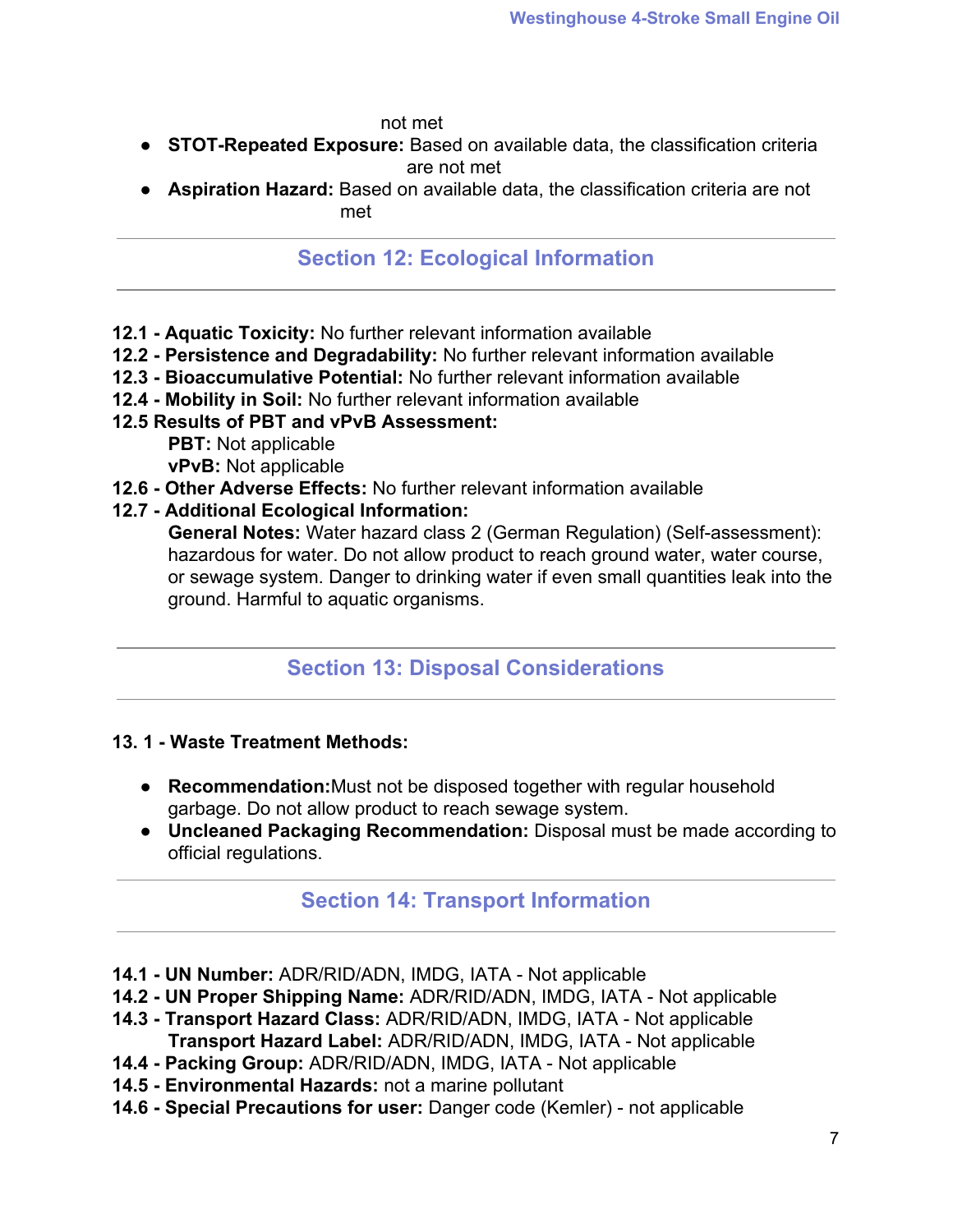**14.7 - Transport in Bulk According to Annex II of Marpol and the IBC Code:** not applicable

**Section 15: Regulatory Information**

**15.1 - Safety, Health, and Environmental Regulations/Legislation Specific for the Substance or Mixture**

- **● MAK (German Maximum Workplace Concentration:** 128-37-0 2,6-di-tert-butyl-p-cresol
- **● Directive 2012/18/EU**
- **● Named Dangerous Substances:** ANNEX I None of the ingredients is listed
- **● Seveso Category:** Not applicable
- **● Qualifying Quantity (Tonnes) for the Application of Lower-Tier Requirements:** Not applicable
- **● Qualifying Quantity (Tonnes) for the Application of Upper-Tier Requirements:** Not applicable
- **● Additional Classification According to Decree on Hazardous Materials, Annex II:** Carcinogenic hazardous material group III (dangerous)
- **● Information about Limitation of Use:** Workers are not allowed to be exposed to the hazardous carcinogenic materials contained in this preparation. Exceptions can be made by the authorities in certain cases.
- **● Water Hazard Class:** Water hazard class 2 (self-assessment): hazardous for water
- **● SVHC Candidate List of REACH Regulation Annex XIV Authorisation (27/6/2018):** None of the ingredients is listed
- **● REACH REgulation Annex XVII Restriction (18/4/2018):** See section 16 for information about restriction of use (8002-05-9 Petroleum)
- **● REACH Regulation Annex XIV Authorisation List (13/6/2017):** None of the ingredients is listed

**15.2 - Chemical Safety Assessment:** A Chemical Safety Assessment has not been carried out

**Section 16: Other Information**

## **Recommended Restriction of Use:**

REACH Annex XVII Restricted - 28: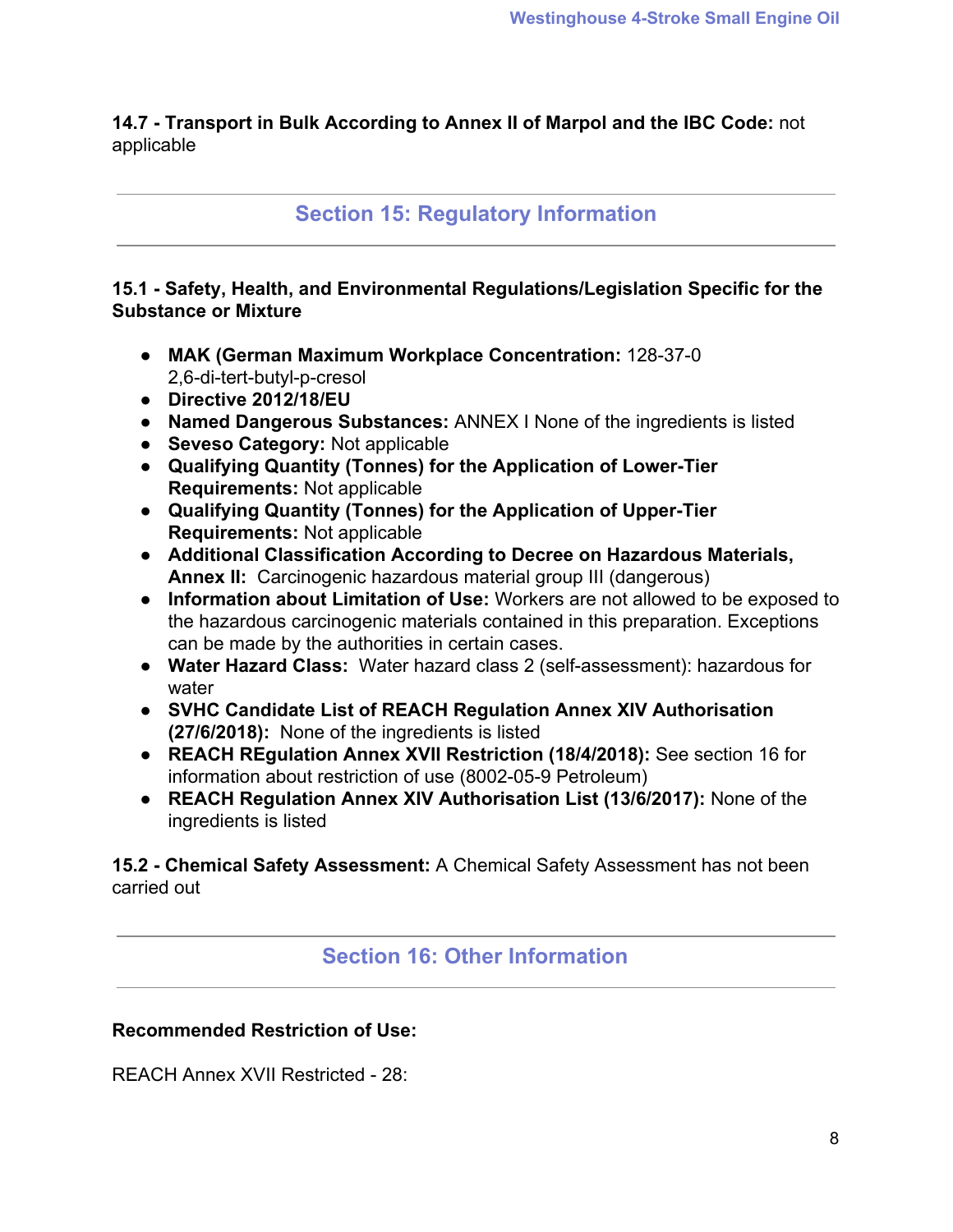28. Substances which appear in Part 3 of Annex VI to Regulation (EC) No 1272/2008 classified as carcinogen category 1A or 1B (Table 3.1) or carcinogen category 1 or 2 (Table 3.2) and listed as follows:

- Carcinogen category 1A (Table 3.1)/carcinogen category 1 (Table 3.2) Listed in Appendix 1
- Carcinogen category 1B (Table 3.1)/carcinogen category 2 (Table 3.2) listed in Appendix 2

Petroleum (CAS: 8002-05-9)

Without prejudice to the other parts of this Annex the following shall apply to entries 28 to 30:

- 1. Shall not be placed on the market or used:
	- a. As substances
	- b. As constituents of other substances, or,
	- c. In mixtures
	- d. For supply to the general public when the individual concentration in the substance or mixture is equal to or greater than either the relevant specific concentration limit specified in Part 3 of Annex VI to Regulation EC No 1272/2008, or the relevant concentration specified in Directive 1999/45/EC where no specific concentration limit is set out in Part 3 of Annex VI to Regulation EC No 1272/2008

Without prejudice to the implementation of other Community provisions relating to the classification, packaging and labelling of substances and mixtures, suppliers shall ensure before the placing on the market that the packaging of such substances and mixtures is marked visibly legibly, and indelibly as follows: Restricted to professional users.

- 2. By way of derogation, paragraph 1 shall not apply to:
	- a. Medicinal or veterinary product as defined by Directive 2001/82/EC and Directive 100`/83/EC
	- b. Cosmetic products as defined by Directive 76/768/EEC
	- c. The following fuels and oil products:
		- i. Motor fuels which are covered by Directive 98/70/EC
		- ii. Mineral oil products intended for use as fuel in mobile or fixed combustion plants
		- iii. Fuels sold in closed systems (e.g. liquid gas bottles)
		- iv. Artists' paints covered by Directive 1999/45/EC
		- v. The substances listed in Appendix 11, column 1, for the applications or uses listed in Appendix 11, column 2, where a date is specified in column 2 of Appendix 11, the derogation shall apply until the said date.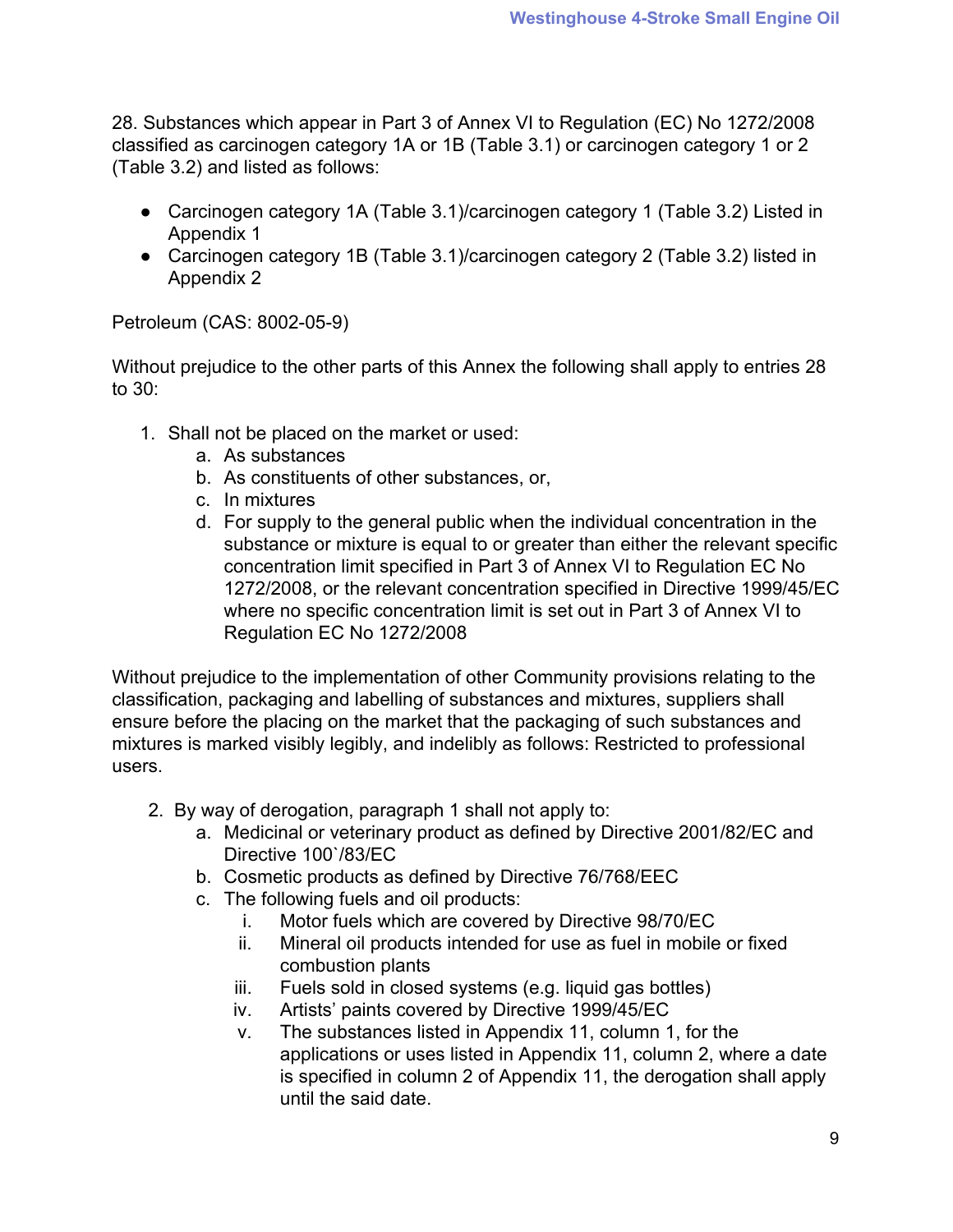### **Relevant Hazard Statements:**

- H315 Causes skin irritation
- H318 Causes serious eye damage
- H350 May cause cancer
- H400 Very toxic to aquatic life
- H410 Very toxic to aquatic life with long-lasting effects

#### **Classification According to Regulation EC No. 1272/2008:**

- Serious eye damage/eye irritation
- Carcinogenicity
- Hazardous to the aquatic environment long-term (chronic) aquatic hazard
- The classification of the mixture is generally based on the calculation method using substance data according to Regulation EC No. 1272/2008

#### **The contents and format of this SDS are in accordance with Regulation EC No. 1907/2006, 1272/2008, and Regulation EU No. 2015/830**

### **Disclaimer of Liability:**

The information in this SDS was obtained from sources which we believe are reliable. However, the information is provided without any warranty, express or implied, regarding its correctness. The conditions or methods of handling, storage, use or disposal of the product are beyond our control and may be beyond our knowledge. For this and other reason, we do not assume responsibility and expressly disclaim liability for loss, damage, or expense arising out of or in any way connected with the handling, storage, use or disposal of the product. This SDS was prepared and is to be used only for this product. If the product is used as a component in another product, this SDS information may not be applicable.

#### **Abbreviations and Acronyms:**

**ADR:** Accord europėen sur le transport des marchandises dangereuses par Route (European Agreement concerning the International Carriage of Dangerous Goods by Road)

**IMDG:** International Maritime Code for dangerous goods

**IATA: International Air Transport Association** 

**GHS:** Globally Harmonised System of Classification and Labelling of Chemicals

**EINECS:** European Inventory of Existing Commercial Chemical Substances

**ELINCS:** European List of Notified Chemical Substances

**CAS:** Chemical Abstracts Service (division of the American Chemical Society)

**DNEL:** Derived No-Effect Level (REACH)

**PNEC:** Predicted No-Effect Concentration (REACH)

**LC50:** Lethal concentration, 50%

**LD50:** Lethal dose, 50%

**PBT: Persistent, Bioaccumulative and Toxic**